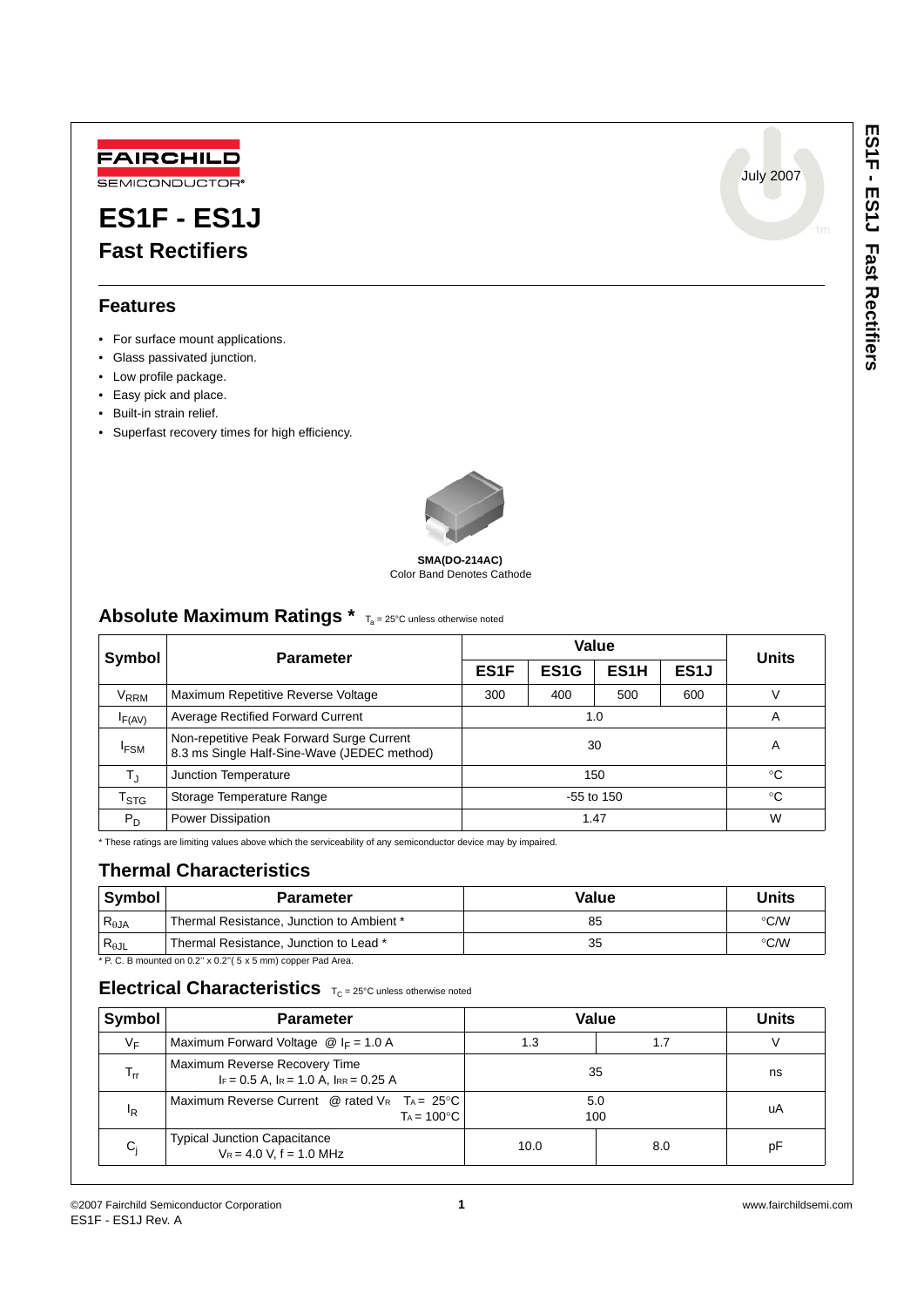8.3ms Single Half Sine Wave<br>(JEDEC Method) at TL=120°C

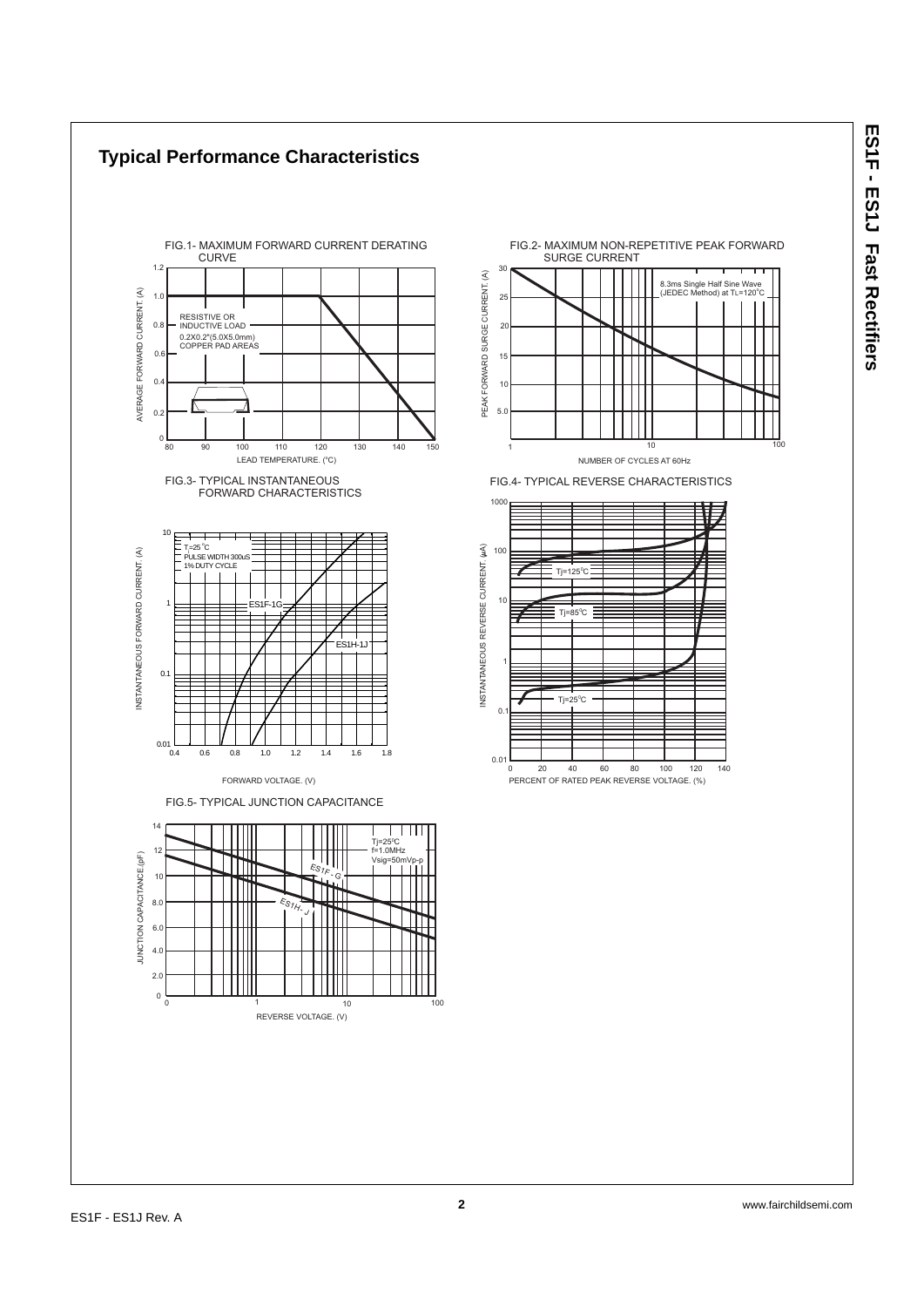